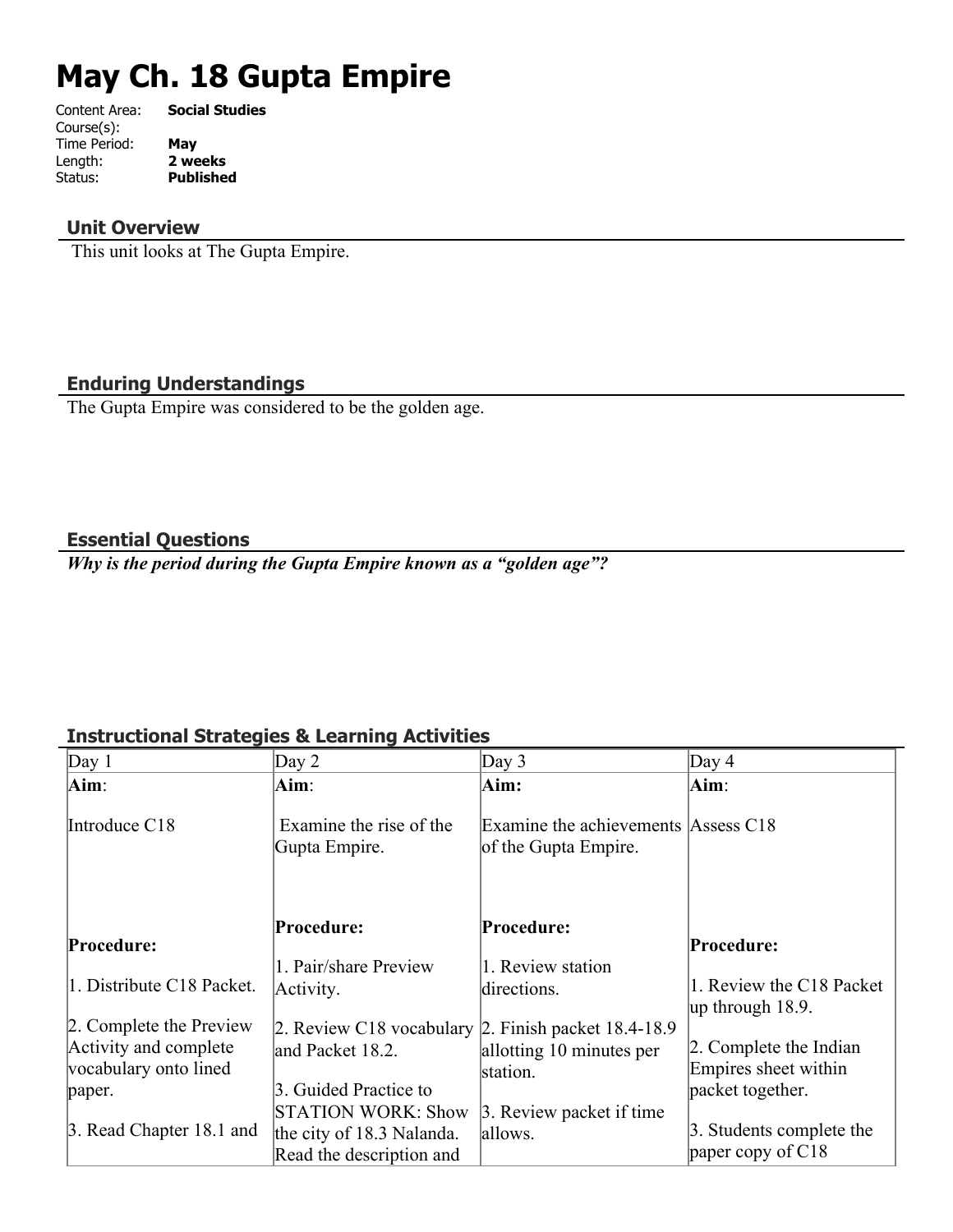| 18.2.                                                  | write the two notes about  |                          | Challenge.                            |
|--------------------------------------------------------|----------------------------|--------------------------|---------------------------------------|
|                                                        | the city on the map or     |                          |                                       |
| $ 4$ . Complete 18.2 in the                            | either optional city notes |                          |                                       |
| Packet.                                                | sheets. Read text page and |                          |                                       |
|                                                        | review notes in packet.    |                          |                                       |
| 5. Silently read 18.3 in the                           |                            |                          |                                       |
| text and finish the "model"  4. Go to the travel sites |                            |                          |                                       |
| Packet 18.3.                                           | guide and identify the     |                          |                                       |
|                                                        | remaining six cities,      |                          |                                       |
|                                                        | stations A-G in pairs.     |                          |                                       |
|                                                        |                            |                          |                                       |
|                                                        | 5. Ten minutes at each     |                          |                                       |
|                                                        | station.                   |                          |                                       |
|                                                        |                            |                          |                                       |
|                                                        |                            |                          |                                       |
|                                                        |                            |                          |                                       |
|                                                        | Assessment:                |                          |                                       |
|                                                        | Packet Preview, vocab, &   |                          |                                       |
| Assessment:                                            | 18.2                       |                          |                                       |
|                                                        |                            |                          | Assessment:                           |
| C18 Preview, vocabulary,                               | Standards:                 |                          | C <sub>18</sub> packet;               |
| 18.2                                                   |                            |                          |                                       |
|                                                        | 6.2.8.D.3.b.               |                          | C18 Challenge (GT score)              |
|                                                        | Homework:                  |                          |                                       |
| Standards:                                             |                            | Assessment:              | Standards:                            |
|                                                        | Review C18 Packet          | C <sub>18</sub> Packet   |                                       |
| 6.2.8.D.3.b.                                           |                            |                          | 6.2.8.D.3.b.                          |
|                                                        |                            | Standards:               |                                       |
|                                                        |                            |                          |                                       |
| Homework:                                              |                            | 6.2.8.D.3.b.             | Homework:                             |
|                                                        |                            |                          |                                       |
| Finish Packet up through                               |                            |                          | Remove all India data from<br>binder. |
| 18.3                                                   |                            | Homework:                |                                       |
|                                                        |                            |                          |                                       |
|                                                        |                            | Complete C18 online game |                                       |
|                                                        |                            | and study the results    |                                       |

# **Integration of Career Readiness, Life Literacies and Key Skills**

|                  | Awareness of and appreciation for cultural differences is critical to avoid barriers to<br>productive and positive interaction. |
|------------------|---------------------------------------------------------------------------------------------------------------------------------|
|                  | An individual's strengths, lifestyle goals, choices, and interests affect employment and<br>income.                             |
| TECH.9.4.8.GCA.2 | Demonstrate openness to diverse ideas and perspectives through active discussions to<br>achieve a group goal.                   |
| TECH.9.4.8.GCA   | <b>Global and Cultural Awareness</b>                                                                                            |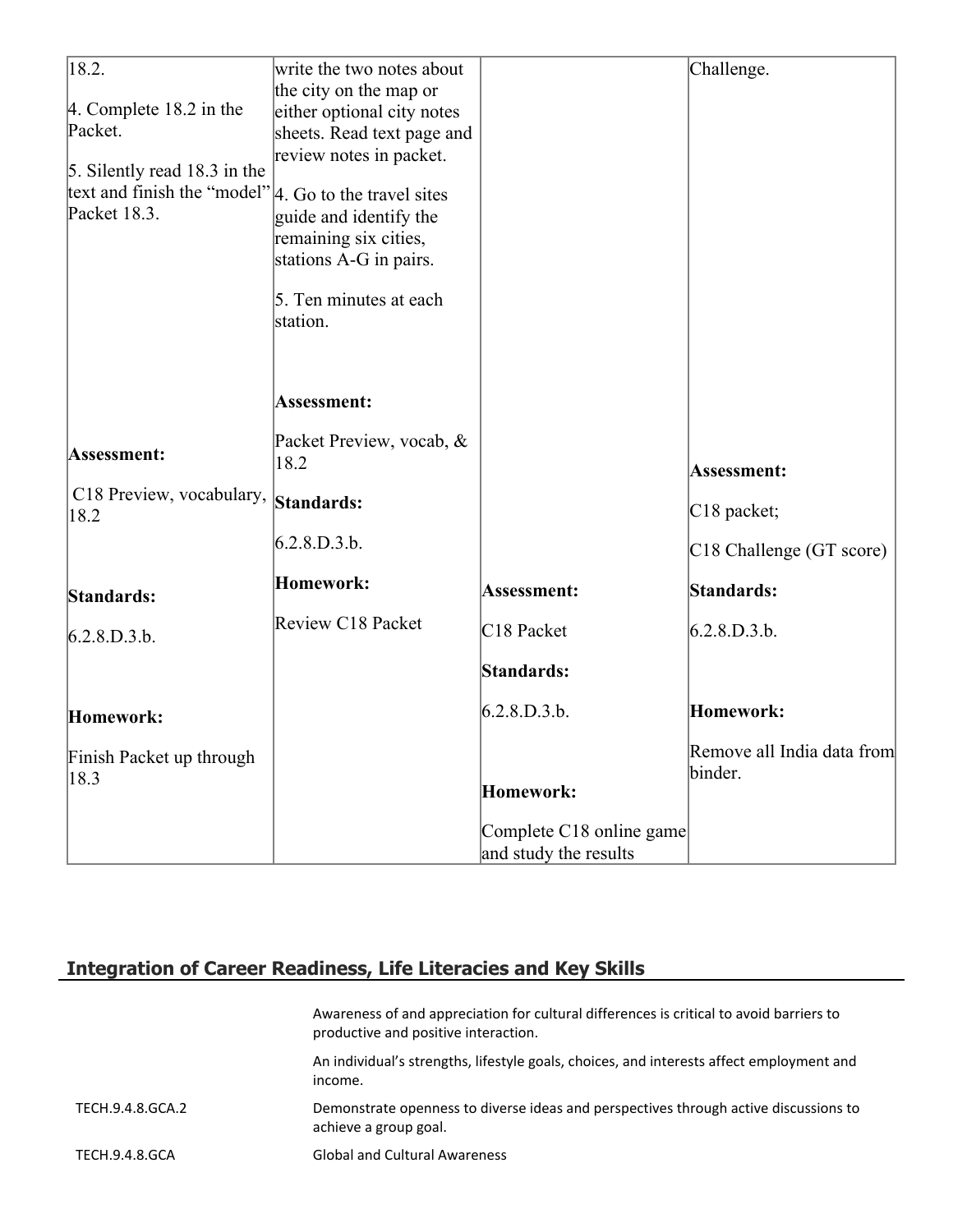|                      | Multiple solutions often exist to solve a problem.                                                                                                                                                                  |
|----------------------|---------------------------------------------------------------------------------------------------------------------------------------------------------------------------------------------------------------------|
| WRK.9.2.8.CAP.3      | Explain how career choices, educational choices, skills, economic conditions, and personal<br>behavior affect income.                                                                                               |
| TECH.9.4.8.IML.1     | Critically curate multiple resources to assess the credibility of sources when searching for<br>information.                                                                                                        |
| TECH.9.4.8.DC.5      | Manage digital identity and practice positive online behavior to avoid inappropriate forms<br>of self-disclosure.                                                                                                   |
| <b>TECH.9.4.8.CT</b> | Critical Thinking and Problem-solving                                                                                                                                                                               |
| WRK.9.2.8.CAP.2      | Develop a plan that includes information about career areas of interest.                                                                                                                                            |
| TECH.9.4.8.GCA.1     | Model how to navigate cultural differences with sensitivity and respect (e.g., 1.5.8.C1a).                                                                                                                          |
| WRK.9.2.8.CAP.4      | Explain how an individual's online behavior (e.g., social networking, photo exchanges,<br>video postings) may impact opportunities for employment or advancement.                                                   |
| <b>WRK.9.2.8.CAP</b> | <b>Career Awareness and Planning</b>                                                                                                                                                                                |
| WRK.9.2.8.CAP.1      | Identify offerings such as high school and county career and technical school courses,<br>apprenticeships, military programs, and dual enrollment courses that support career or<br>occupational areas of interest. |
|                      | An essential aspect of problem solving is being able to self-reflect on why possible<br>solutions for solving problems were or were not successful.                                                                 |
| TECH.9.4.8.DC.2      | Provide appropriate citation and attribution elements when creating media products (e.g.,<br>$W.6.8$ ).                                                                                                             |
| TECH.9.4.8.DC.1      | Analyze the resource citations in online materials for proper use.                                                                                                                                                  |
| TECH.9.4.8.DC.6      | Analyze online information to distinguish whether it is helpful or harmful to reputation.                                                                                                                           |

|  |  |  | <b>Technology and Design Integration</b> |
|--|--|--|------------------------------------------|
|--|--|--|------------------------------------------|

Google Classroom

online textbook and features

|                   | Troubleshooting a problem is more effective when knowledge of the specific device along<br>with a systematic process is used to identify the source of a problem. |
|-------------------|-------------------------------------------------------------------------------------------------------------------------------------------------------------------|
| CS.6-8.8.1.8.CS.4 | Systematically apply troubleshooting strategies to identify and resolve hardware and<br>software problems in computing systems.                                   |

# **Interdisciplinary Connections**

| LA.RH.6-8.1 | Cite specific textual evidence to support analysis of primary and secondary sources.                                                                                 |
|-------------|----------------------------------------------------------------------------------------------------------------------------------------------------------------------|
| LA.RH.6-8.2 | Determine the central ideas or information of a primary or secondary source; provide an<br>accurate summary of the source distinct from prior knowledge or opinions. |
| LA.RH.6-8.4 | Determine the meaning of words and phrases as they are used in a text, including<br>vocabulary specific to domains related to history/social studies.                |
| LA.RH.6-8.7 | Integrate visual information (e.g., in charts, graphs, photographs, videos, or maps) with<br>other information in print and digital texts.                           |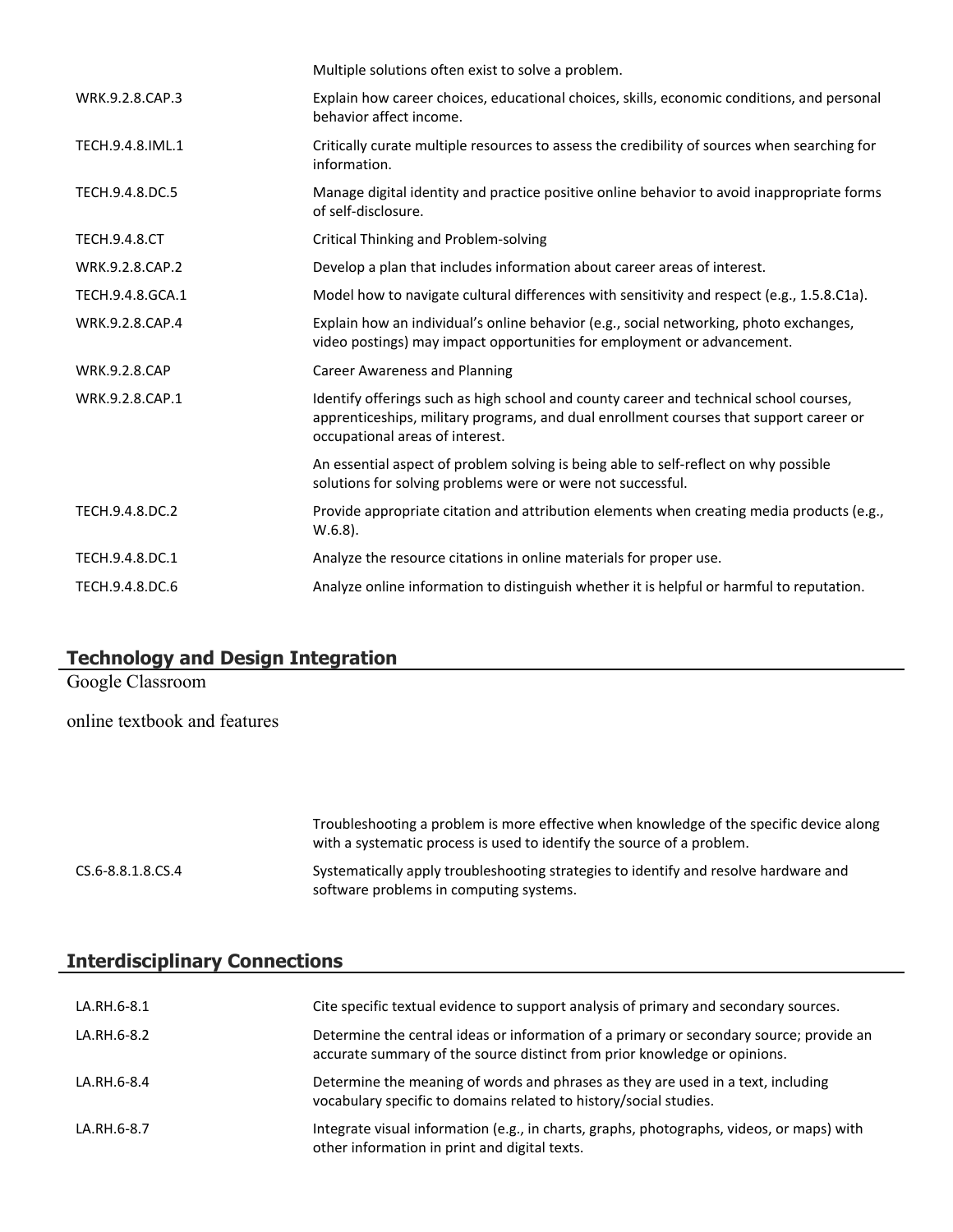#### **Differentiation**

**Differentiation** 

**Eliminate Stations** Consider reducing the number of stations—from seven to three or four—that students visit during the "tour" of ancient India. Have students choose the achievement in lesson 18 they want to learn about, and have them visit the corresponding station. You may wish to have students complete the Reading Notes for the remaining achievements by following the directions in the Interactive Student Notebook. Alternatively, consider reducing the number of palm-leaf pages about achievements from three to two.

**Research the End of the Gupta Empire** Have students work in pairs or small groups to learn about the end of the Gupta Empire. They should write or present a summary of the historical events, and explain what they think caused the empire to fall.

#### **Modifications & Accommodations**

Utilize IEP and 504 accommodations

#### **Benchmark Assessments**

sentence construction

paragraph writing

DBQ

#### **Formative Assessments**

See assessment in lesson plans above.

#### **Summative Assessments**

See assessments in lesson plans above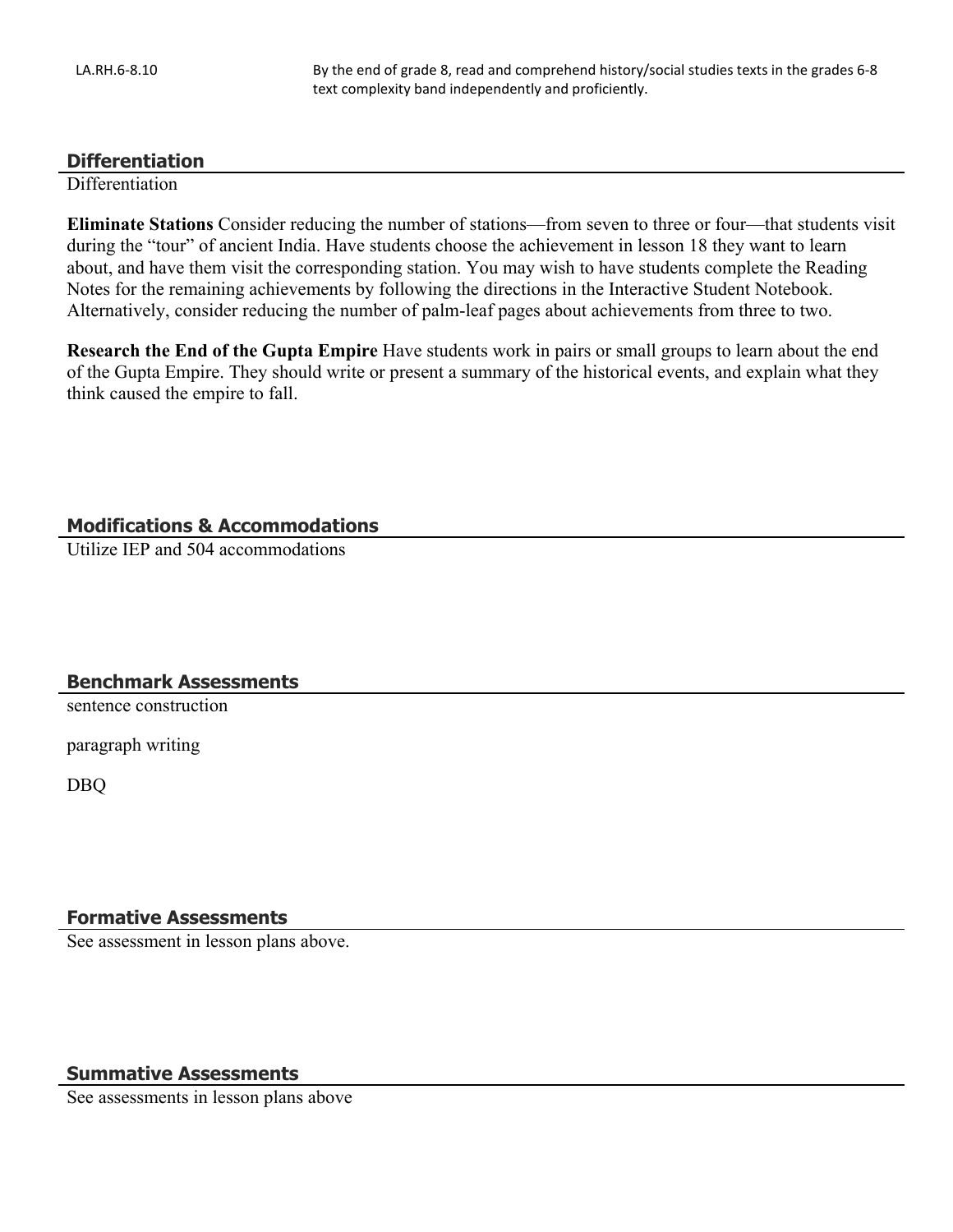### **Instructional Materials**

History Alive! textbook series

See materials listed in lesson plans above.

| <b>Standards</b>          |                                                                                                                                                                                                                                                                                       |
|---------------------------|---------------------------------------------------------------------------------------------------------------------------------------------------------------------------------------------------------------------------------------------------------------------------------------|
| SOC.6.2.3                 | The Classical Civilizations of the Mediterranean World, India, and China (1000 BCE-600 CE)                                                                                                                                                                                            |
|                           | Governments have different structures which impact development (expansion) and civic<br>participation.                                                                                                                                                                                |
| SOC.6.2.8. Civics PI.3.a  | Compare and contrast the methods (i.e., autocratic rule, philosophies, and bureaucratic<br>structures) used by the rulers of Rome, China, and India to control and unify their<br>expanding empires.                                                                                  |
| SOC.6.2.8.GeoHE.2.a       | Determine the extent to which geography influenced settlement, the development of<br>trade networks, technological innovations, and the sustainability of early river valley<br>civilizations.                                                                                        |
|                           | People voluntarily exchange goods and services when all parties expect to gain as a result<br>of the trade.                                                                                                                                                                           |
|                           | Chronological sequencing helps us track events over time as well as events that took place<br>at the same time.                                                                                                                                                                       |
| SOC.6.2.8. Civics PI.2.a  | Explain how/why different early river valley civilizations developed similar forms of<br>government and legal structures.                                                                                                                                                             |
|                           | Economic interdependence is impacted by increased specialization and trade.                                                                                                                                                                                                           |
| SOC.6.2.8. History CA.3.a | Evaluate the importance and enduring legacy of the major achievements of Greece, Rome,<br>India, and China over time.                                                                                                                                                                 |
| SOC.6.2.8. Civics HR.3.a  | Compare and contrast the rights and responsibilities of free men, women, slaves, and<br>foreigners in the political, economic, and social structures of classical civilizations.                                                                                                      |
| SOC.6.2.2                 | Early Civilizations and the Emergence of Pastoral Peoples: Early River Valley Civilizations<br>(4000-1000 BCE)                                                                                                                                                                        |
|                           | The principles of the United States government are based on political philosophies, ideas,<br>and experiences of earlier governments.                                                                                                                                                 |
| SOC.6.2.8. Civics DP.3.a  | Compare and contrast the American legal system with the legal systems of classical<br>civilizations and determine the extent to which these early systems influenced our current<br>legal system (e.g., Babylonian Code of Hammurabi, Roman Justinian Code, Israelite Jewish<br>Law). |
| SOC.6.2.8.D.3.b           | Determine common factors that contributed to the decline and fall of the Roman Empire,<br>Gupta India, and Han China.                                                                                                                                                                 |
| SOC.6.2.8. HistoryCC.2.c  | Explain how the development of written language transformed all aspects of life in early<br>river valley civilizations.                                                                                                                                                               |
|                           | Historical events and developments are shaped by social, political, cultural, technological,<br>and economic factors.                                                                                                                                                                 |
| SOC.6.2.8. HistoryCA.3.b  | Determine common factors that contributed to the decline and fall of the Roman Empire,                                                                                                                                                                                                |